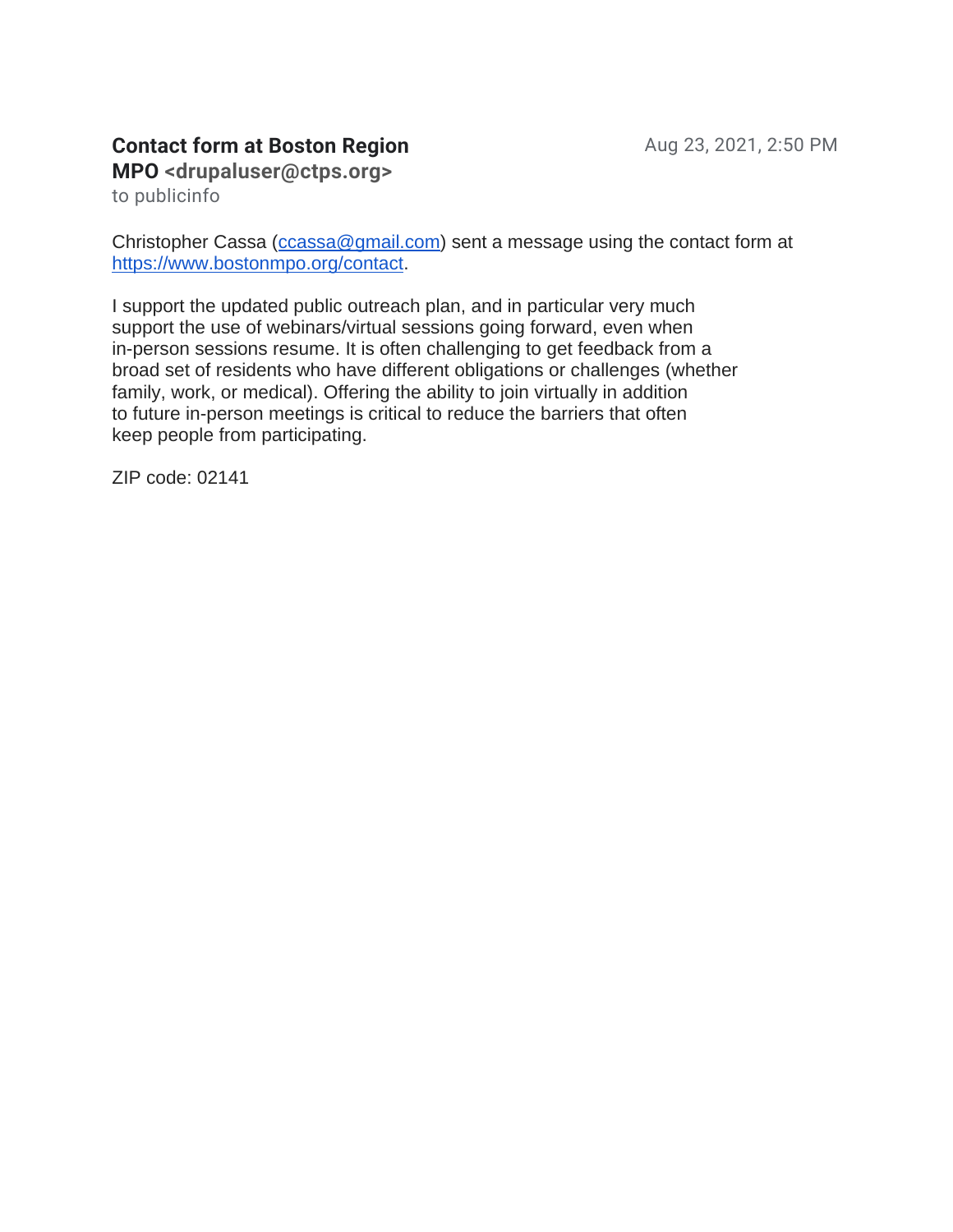## **Contact form at Boston Region**

**MPO <drupaluser@ctps.org>** to publicinfo

Stephanie Groll [\(sgroll@cambridgema.gov\)](mailto:sgroll@cambridgema.gov) sent a message using the contact form at [https://www.bostonmpo.org/contact.](https://www.bostonmpo.org/contact)

Hi, here are my comments on the Outreach Plan.

Quantitative section 2.4 should include not just number of participants, but also basic demographics to make sure you're not hearing from all white, male, cis, wealthy, able-bodied people.

The word "outreach" feels one-directional to me, like the MPO will be pushing info out to the public and not doing much listening. I would call it "engagement," which you do use a lot throughout the document. Maybe you should just change the title?

Also, the POP is really really long and that doesn't bode well for holding people's attention. I wonder if you could express this all in a more streamlined way to increase accessibility?

One the demographic survey questions: American-born Black people experience life differently from more recent Black immigrants. While all people of color share experiences and effects of racism in present day culture, the experiences and needs of people whose ancestors were enslaved in the U.S. have a distinctly different inheritance. So I would add an answer selection that's something like, "Black, immigrated to U.S. in the last two generations."

ZIP code: 02139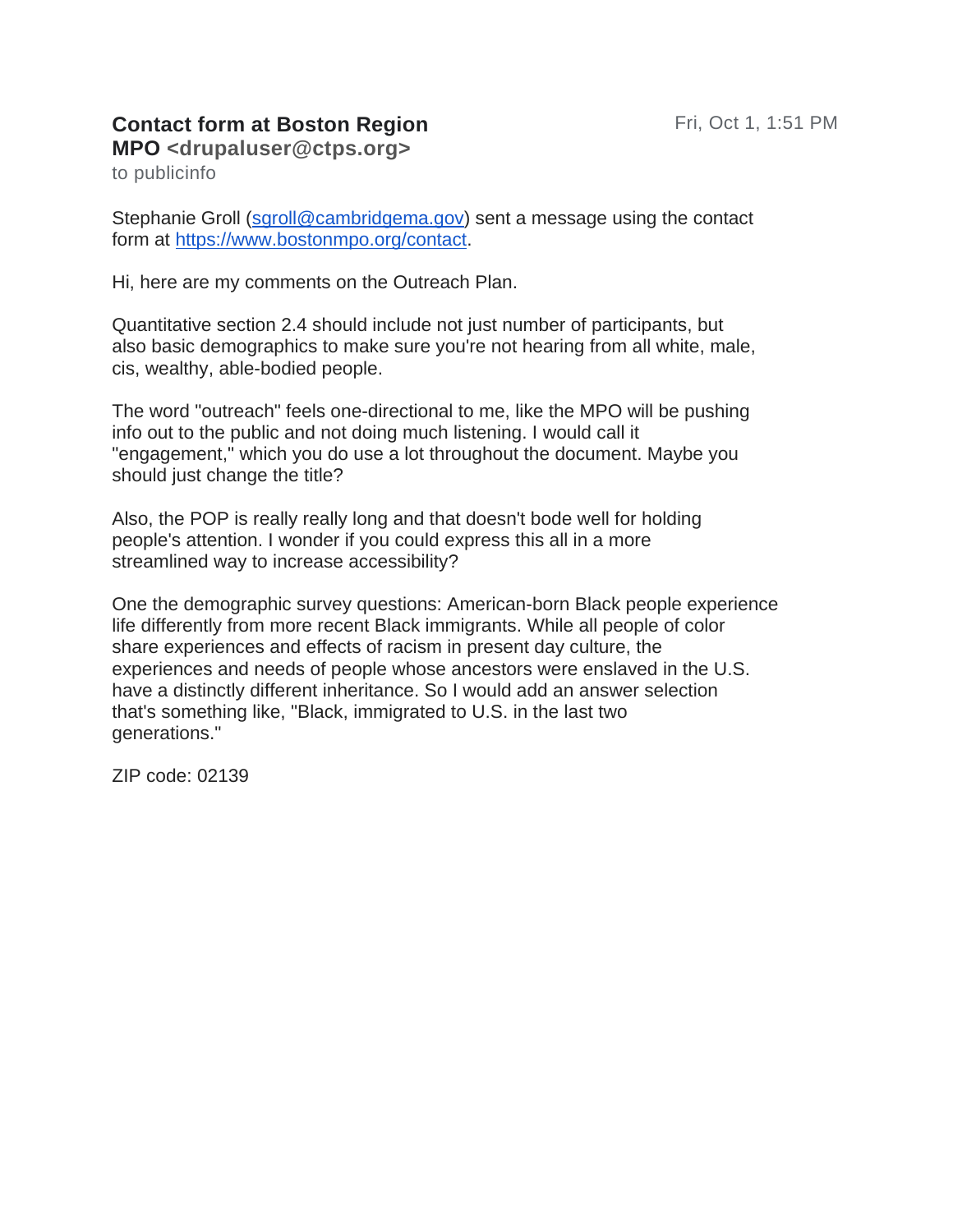October 6, 2021

Certification Activities and MPO Support Boston Region Metropolitan Planning Organization 10 Park Plaza, Suite 2150 Boston, MA 02116

## **RE: Boston Region Metropolitan Planning Organization's Draft Public Outreach Plan**

On behalf of the 495/MetroWest Partnership, please accept the following as our official comments to the Boston Region Metropolitan Planning Organization (Boston MPO) regarding the draft *Public Outreach Plan*.

The 495/MetroWest Partnership is a unique alliance among businesses, municipalities, and other stakeholders leading the advancement of the 495/MetroWest region as an exceptional location for people, businesses, and communities. Our vision is one in which the 495/MetroWest region enjoys sustainable economic growth, well-stewarded natural and built resources, and diverse transportation and housing choices across our 36 cities and towns. The Partnership accomplishes this by providing coordination, education, and advocacy for solutions to regional constraints.

Given the unprecedented and protracted nature of the economic and social challenges facing the Commonwealth and our region as a result of the COVID-19 pandemic, we recognize the diligence of the Boston MPO and your continued efforts in both cultivating a resilient regional transportation network and facilitating public engagement through virtual means.

The 495/MetroWest Partnership recognizes that the federally reviewed Public Outreach Plan (the Plan) effectively lists the principals, guidelines, and measures that steer the Public Outreach Program (POP), the comprehensive public engagement component of the Boston MPO's transportation planning process, which spans all virtual and in-person activities including meetings, forums, digital communications and programs, and outreach events. While the scope and purpose of the two products are carefully delineated in "the Plan", the two distinct products are seemingly conflated on the MPO's webpage https://www.ctps.org/public\_involvement, which reads *"August 23, 2021-October 6, 2021: Public Outreach Plan (POP) Comment Period."* Furthermore, the invitation to the Public Outreach Plan - Open House, which took place on September 27<sup>th</sup>, refers to "the Plan" as "POP" in the subject header. Using the "POP" acronym interchangeably to describe two distinct products that are connected, but sound rather indistinguishable, was confusing. The Partnership supports the continued usage of *Public Participation Plan* (PPP) or a different document title to differentiate the plan from the *Public Outreach Program* (POP) to avoid such confusion in the future.

The Public Outreach Plan lays out a comprehensive set of principles, guidelines, and organizational performance metrics that are easy to understand, and summarizes opportunities for public engagement, outreach schedules for annual programs, and available resources. We